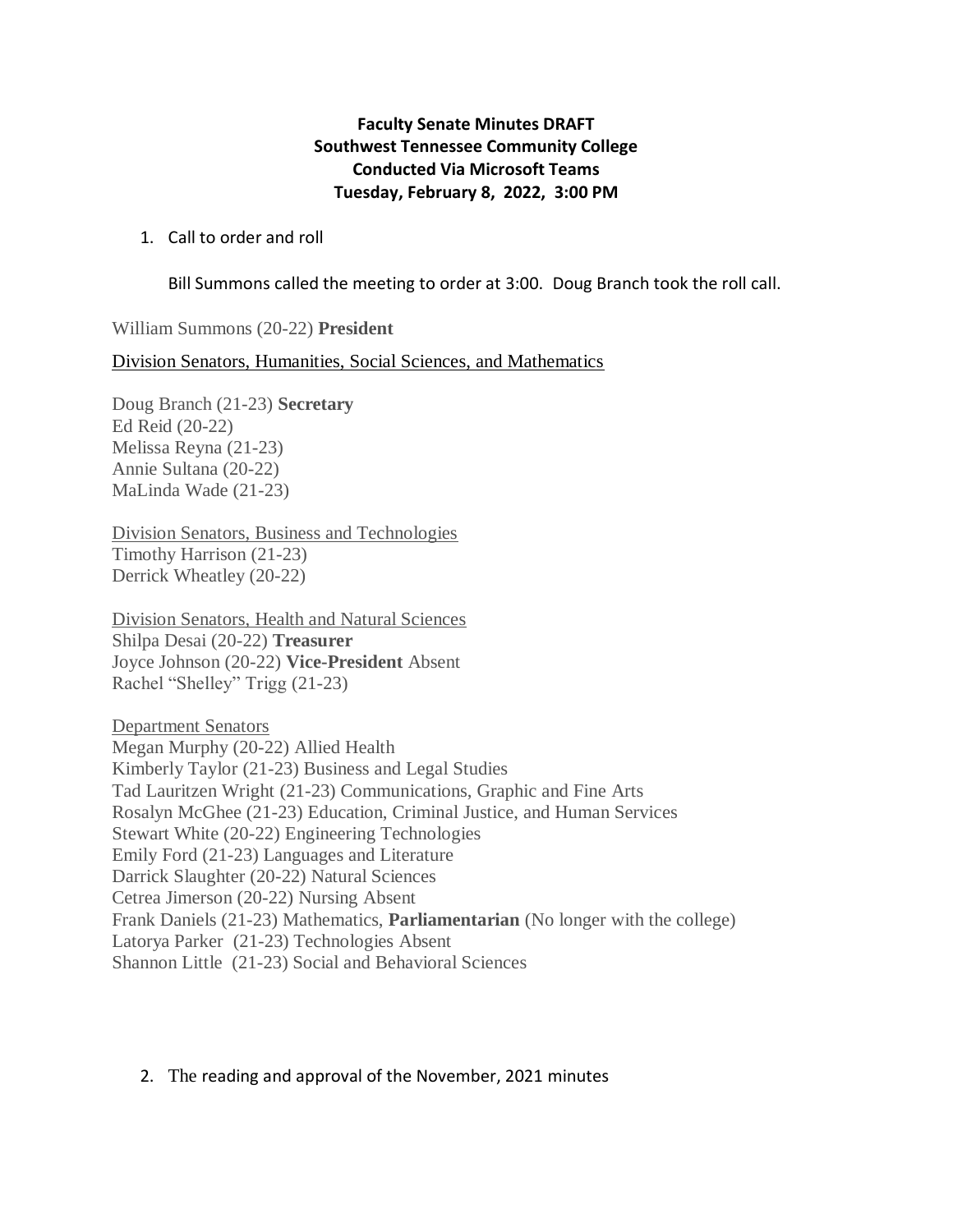The body approved the minutes from the November, 2021 faculty senate meeting.

- 3. Reports from senate officers and senate committees
- A. Doug Branch: Report on regular SEC meeting with Kendricks Hooker, VPAA, Sindy Abadie, Special Assistant to VPAA

Doug reported on that February 1 meeting. Here are a few of the main points given to the SEC by Dr. Hooker:

Enrollment numbers, as of Day 14 into the semester but before reinstatement, are not encouraging. Headcount is down 2.5% from last year, FTE down 7.8%. More worrisome are enrollment numbers from Spring 2020, pre-pandemic. Headcount is down 26%, and FTE is down 30% (approximately). Obviously, the budgetary impact is serious. We have a 10.3 million dollar shortfall.

The college has many unfilled positions, but we are focusing on filling those that have to do directly with teaching and learning.

We can expect the academic master plan to be distributed soon.

Hooker described a recent trip he had taken to Valencia College in Florida, during which he studied their workforce development programs. These programs, which are short in duration, involve students studying for about eight hours daily and spending some of that time working in business and industry, learning and building relationships. Much of the research and funding dollars for these programs come from businesses. Hooker wants Southwest to consider fostering similar programs. He mentioned also that we will be working with Ford Corporation when they open a new automotive plant in the area.

We want to do more to make classes more convenient for students, including offering more SWIFT and FLEX classes. We will also be enhancing prior learning assessment and offering technical certificates in more areas. We will be aggressively marketing our new Aviation and Funeral Services programs.

We have a lot of space on our campuses, as we are offering so many hybrid and online classes. Our goal is to create math labs, writing labs, and reading labs, to be staffed by faculty. This might involve faculty release time or office hour time being used to staff such labs, one goal of which is to support students in academic probation.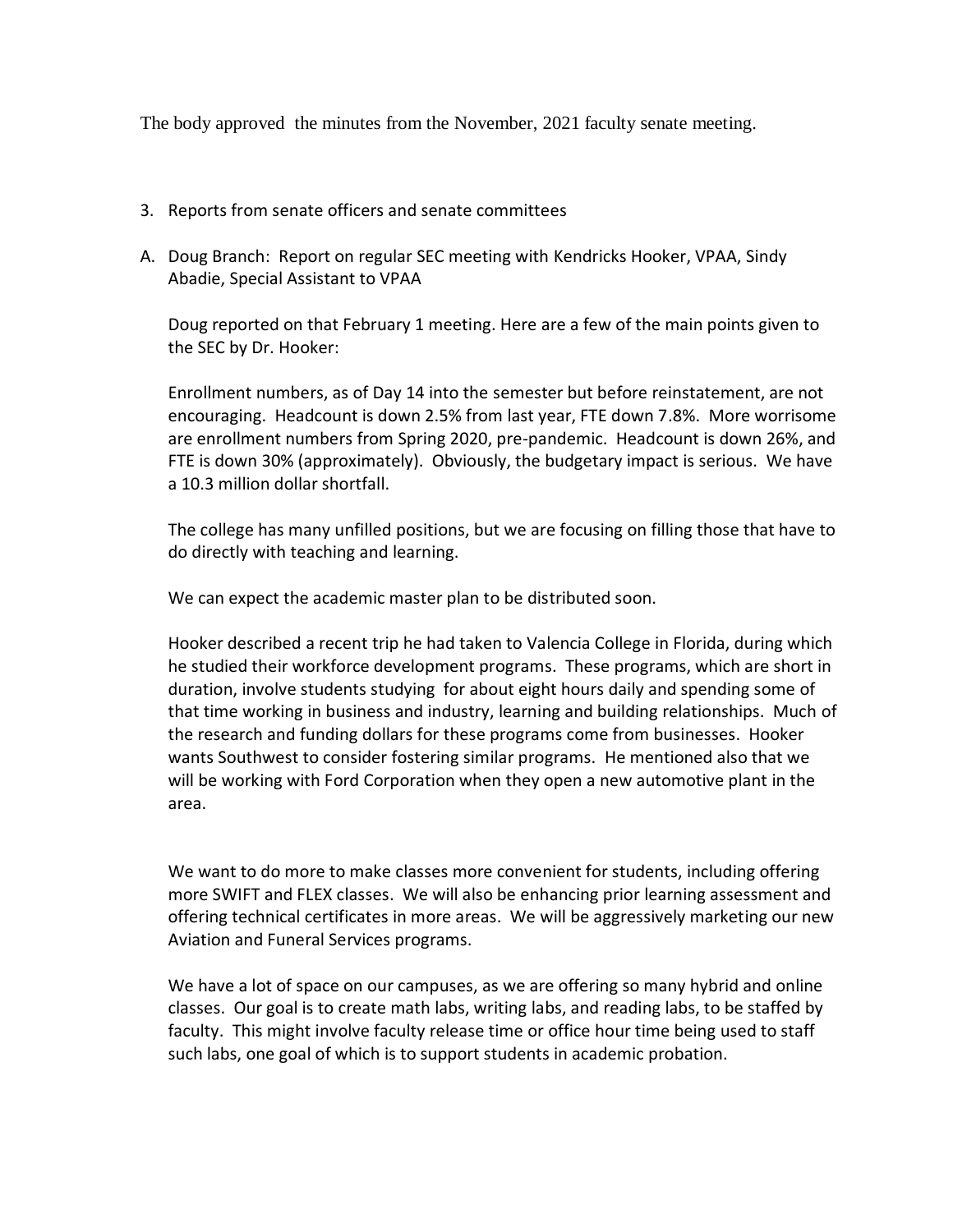A discussion ensued about whether, with more workforce development programs, we would be competing with the technology colleges. Hooker assured us that we would not compete but work collaboratively.

We discussed upcoming renovations to the performing arts center and the allied health building.

Hooker also emphasized his wish to see, as soon as possible, the report from the faculty senate ad hoc committee charged with making recommendations concerning the Teaching Academy.

B. Joyce Johnson: Report from ad hoc committee charged with making recommendations concerning the Teaching Academy

Although Joyce was not present, we discussed the report, which Bill Summons had seen. He noted concern that some of the report, at the time unpublished, had been leaked, and that some people at the college were worried that the committee was conducting a "witch hunt." Bill thought that the report, in the form in which he saw it, did not appear to be the kind of document that would create particular offense among people involved in the Teaching Academy. Bill also noted that members of the administration had expressed consternation that the committee's survey, from which the committee collected data, had not been approved by the office of Institutional Effectiveness. Discussion ensued, too, about whether or not members of committees such as this are indeed expected not to disclose their deliberations and findings. Bill hopes that the report will be disseminated to the senate before the next senate meeting.

- 4. Old Business
- 5. New Business

Bill reminded us that senate elections were coming up, and Bill announced his intention not to run for another term as president. He noted that Joyce would be distributing information for people wishing to run for the senate. He asked for volunteers to help with the elections, and Shannon Little, Kimberly Taylor, Shelley Trigg, and Annie Sultana agreed to assist.

A short discussion ensued about whether our remaining meetings should be online or in person. It was decided that the March meeting would take place online and that the April meeting would be in person.